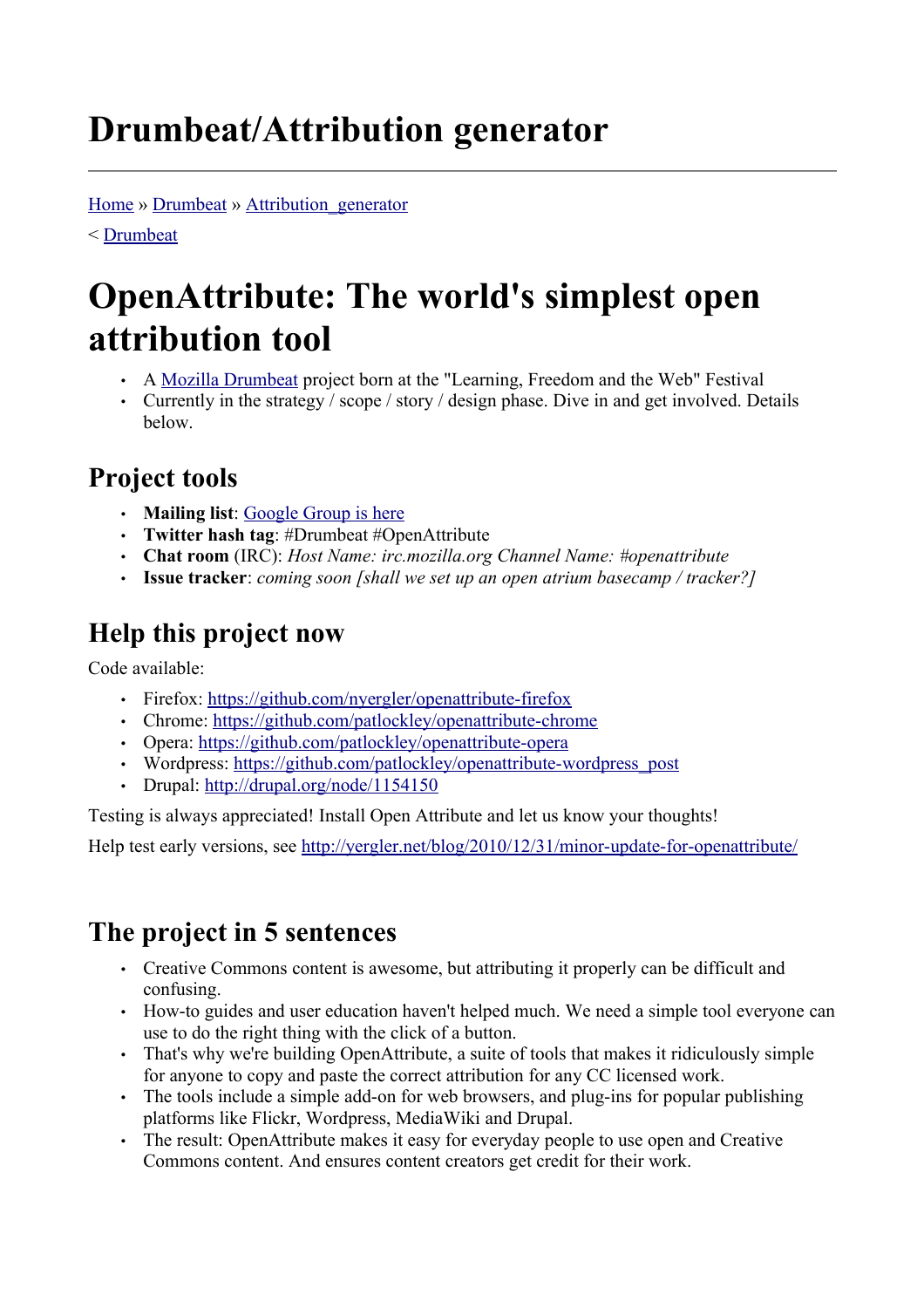### **One-page overview**

#### **OpenAttribute: the world's simplest open attribution tool**

OpenAttribute is a project to build attribution generators for Creative Commons licensed content. We're building simple tools for a range of platforms so that re-using and attributing open content is as easy as cut and paste.

#### **The problem: Creative Commons licensed content is awesome, but attributing it properly can be difficult and confusing.**

The first rule for re-using openly licensed content is that you have to properly attribute the creator. There are specific requirements for what needs to go into that attribution, and most people don't know what they are or how to follow them. How-to guides and user education haven't helped much; too many people are still confused about what to put into an attribution and how to format it.

#### **The solution: A simple tool everyone can use to do the right thing with the click of a button.**

That's why we're building OpenAttribute, a suite of tools that makes it ridiculously simple for anyone to copy and paste the correct attribution for any CC licensed work. These tools will query the metadata around a CC-licensed object and exit in a properly formatted attribution that users can copy and paste wherever they need to. Citation generators already exist for lots of academic bibliographic formats and many different settings. By building on those tools to produce attributions, we're creating a clean solution to a messy problem.

#### **The tools include a simple add-on for web browsers, and plug-ins for popular publishing platforms like Flickr, Wordpress, MediaWiki and Drupal.**

To make automated attribution generation really useful, we need to enable it in a variety of contexts. We need several tools in several places. With an add-on for browsers, users will be able to pull RDFa from any site where it's available and produce formatted attributions; plugins and widgets for open content publishing platforms like Wordpress and Drupal, will allow creators to facilitate proper attribution of their work.

#### **The result: OpenAttribute makes it easy for everyday people to use Creative Commons licensed content. And ensures content creators get credit for their work.**

There is an enormously rich pool of open content out there, the easier we can make it to use and reuse that content, the better.

• [Draft in progress here](http://etherpad.mozilla.com:9000/OpenAttribute-one-page-overview)

### **Project infographic**

• *Coming soon*

### **Potential project names**

• [Add to the list here](http://etherpad.mozilla.com:9000/OpenAttribute-names)

### **Frequently Asked Questions (F.A.Q.)**

• [Draft F.A.Q. is here](http://etherpad.mozilla.com:9000/OpenAttribute-FAQ)

### **Functional Specification**

• [Functional Specification draft](https://wiki.mozilla.org/Drumbeat/Attribution_generator_Functional_Specification)